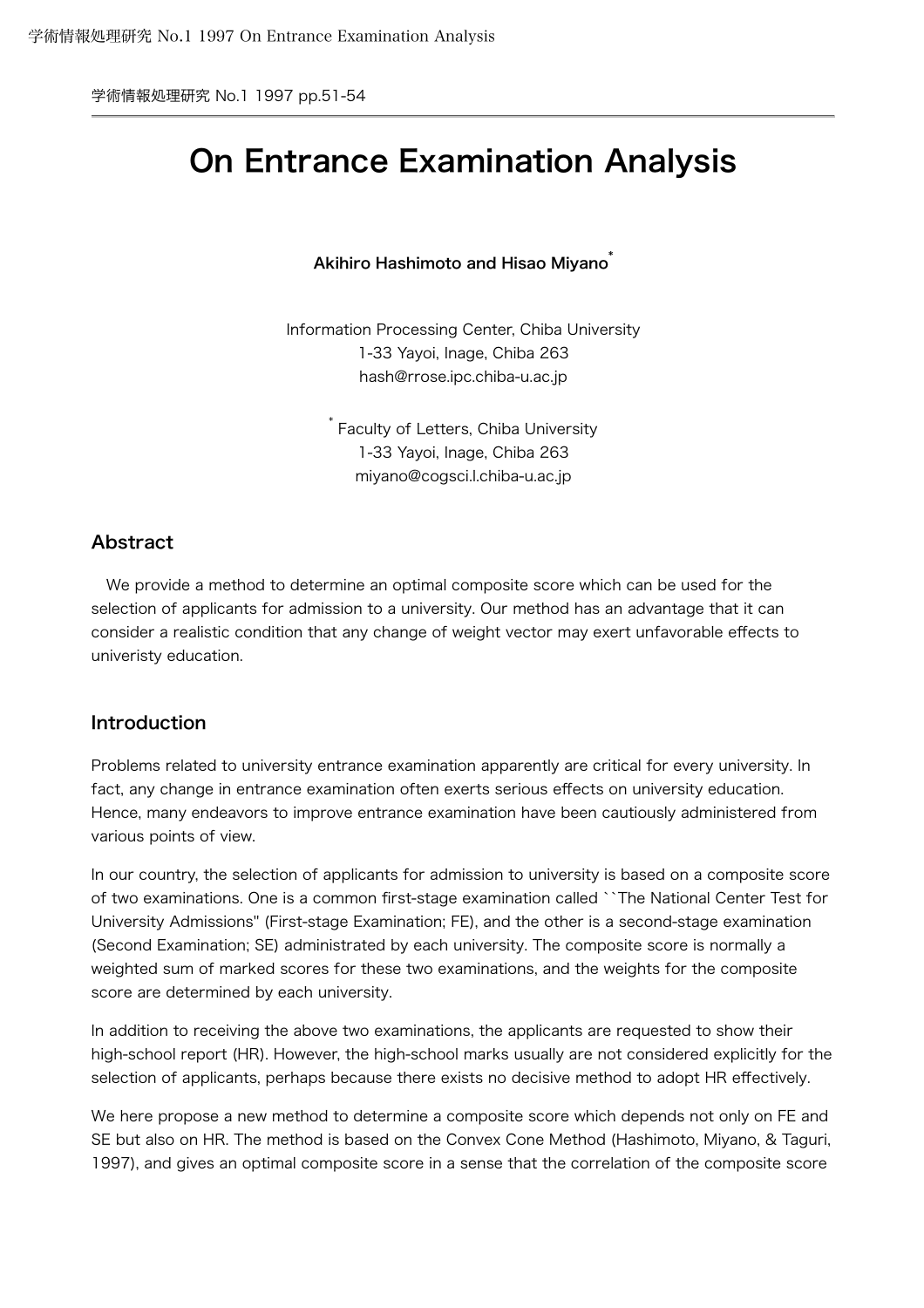and university records is maximized under given appropriate constraints.

### The Convex Cone Method

The Convex Cone Method developed by Hashimoto et al. (1997) gives an exact solution of the following optimization problem.

**(Problem 1)**. Find  $\mathbf{x} \in \mathbb{R}^q$  which maximizes  $\mathbb{R}$ 

$$
R(\mathbf{x}) = \mathbf{x}^T \mathbf{b} / (\|\mathbf{x}\| \cdot \|\mathbf{b}\|),\tag{1}
$$

subject to the constraint

$$
(\mathbf{x} - \mathbf{a})' \mathbf{S}(\mathbf{x} - \mathbf{a}) \le r^2,
$$
 (2)

where  $S \in R^{q \times q}$  is a symmetric positive definite matrix,  $a, b \in R^q$  are nonzero vectors and  $\|\cdot\|$  is a Euclidean norm.

In case of entrance examination,  $x$  corresponds to unknown weight vector of which elements are the weights for a composite score, and  **is the vector corresponding to average university records.** And the constraint means that the optimal weight should not be much different from corresponding current weight vector **a**.

# Formulation of our problem

Let  $y \in R^n$  be a given vector of which elements denote the average university records of selected applicants where n is the number of the selected, and  $X_0 \in R^{n \times p_0}, X_1 \in R^{n \times p_1}$  and  $X_2 \in R^{n \times p_2}$  be matrices whose elements denote the scores for HR, FE and SE respectively, where  $p_0$ ,  $p_1$  and  $p_2$  are the numbers of subjects included in HR, FE and SE. For each of these matrices, we introduce unknown weight vectors  $\mathbf{w}_i \in \mathbb{R}^{p_i}$  for  $\mathbf{X}_i$ , *i=0,1,2*, to define a composite score **z** by

$$
\mathbf{z} = \sum_{i=0}^{2} \mathbf{X}_i \mathbf{w}_i = \mathbf{X} \mathbf{w} \in R^n, \tag{3}
$$

where  $X = (X_0, X_1, X_2) \in R^{n \times (p_0 + p_1 + p_2)}$ , and  $\mathbf{w} = (\mathbf{w}'_0, \mathbf{w}'_1, \mathbf{w}'_2)' \in R^{p_0 + p_1 + p_2}$ .

For the evaluation of weight vectors, we consider a correlation coefficient between  $\mathbf y$  and  $\mathbf z$ ;

$$
R(\mathbf{z}) = \frac{\mathbf{y}'(\mathbf{I} - \mathbf{Q}_n)\mathbf{z}}{\sqrt{\mathbf{y}'(\mathbf{I} - \mathbf{Q}_n)\mathbf{y}}\sqrt{\mathbf{z}'(\mathbf{I} - \mathbf{Q}_n)\mathbf{z}}},\tag{4}
$$

where  $\mathbf{Q}_n = \mathbf{1}_n \mathbf{1}'_n / n \in R^{n \times n}$  and  $\mathbf{1}_n = (1, ..., 1)' \in R^n$ .

The correlation coefficient may be more appropriate for the evaluation of weight vectors than a squared distance between  $\mathbf y$  and  $\mathbf z$ , since subjects administered in entrance examination have not always equal full marks and the squared distance is affected by the different choice of full marks.

Considering the normalization of the weight vectors and the condition that weight vector much different from a current weight vector may be unfavorable, we assume the following two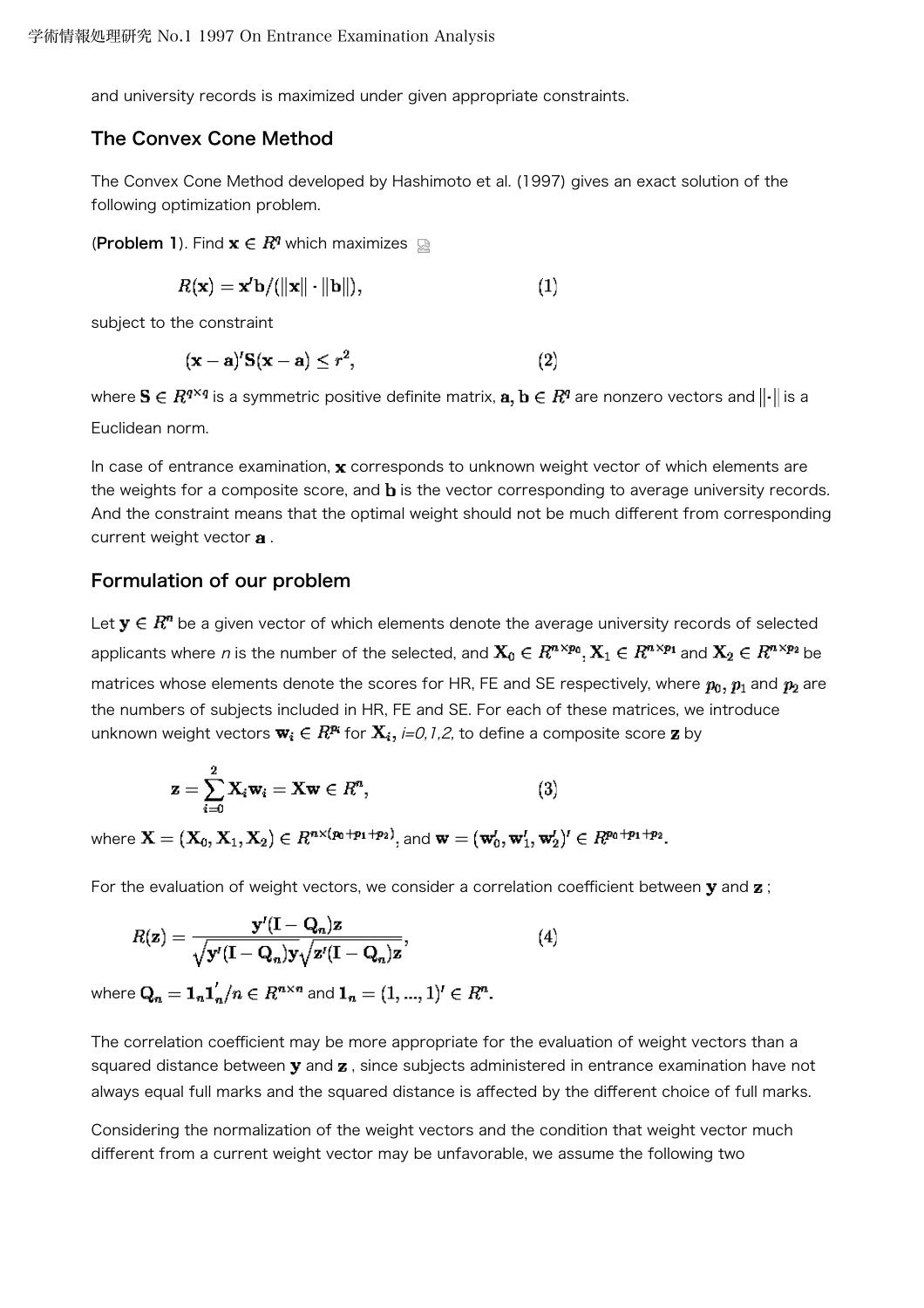constraints;

$$
\begin{array}{rcl}\n\mathbf{1}'_{p}\mathbf{w} & = & 1,\n\end{array} \tag{5}
$$
\n
$$
(\mathbf{w} - \mathbf{w}_{0})'\mathbf{D}(\mathbf{w} - \mathbf{w}_{0}) \leq r^{2}, \tag{6}
$$

where  $p = p_0 + p_1 + p_2$ ,  $\mathbf{1}_p = (1, ..., 1)^t \in R^p$ ,  $\mathbf{w}_0 \in R^p$  is a current weight vector, and  $\mathbf{D} \in R^{p \times p}$  is a symmetric positive definite matrix. In addition to these two constraints, without loss of generality we can assume

$$
\mathbf{1}_{p}^{I}\mathbf{w}_{0} = 1, \qquad (7)
$$
  
\n
$$
\operatorname{rank}(\mathbf{X}^{I}(\mathbf{I} - \mathbf{Q}_{n})\mathbf{X}) = p, \qquad (8)
$$
  
\n
$$
\mathbf{y}^{I}(\mathbf{I} - \mathbf{Q}_{n})\mathbf{y} \neq 0, \qquad (9)
$$
  
\n
$$
\mathbf{y}^{I}(\mathbf{I} - \mathbf{Q}_{n})\mathbf{X} \neq 0, \qquad (10)
$$
  
\n
$$
n > p. \qquad (11)
$$

Eventually our problem can be formulated as a optimization problem under nonlinear constraints:

(Problem 0). Find  $\mathbf{w} \in \mathbb{R}^p$  which maximizes  $|R(\mathbf{w})|$ ,

$$
R(\mathbf{w}) = \frac{\mathbf{y}'(\mathbf{I} - \mathbf{Q}_n)\mathbf{X}\mathbf{w}}{\sqrt{\mathbf{y}'(\mathbf{I} - \mathbf{Q}_n)\mathbf{y}}\sqrt{\mathbf{w}'\mathbf{X}'(\mathbf{I} - \mathbf{Q}_n)\mathbf{X}\mathbf{w}}},\tag{12}
$$

subject to the constraints,

$$
\mathbf{1}'_{p}\mathbf{w} = 1, \qquad (13)
$$

$$
(\mathbf{w} - \mathbf{w}_0)' \mathbf{D}(\mathbf{w} - \mathbf{w}_0) \leq r^2. \qquad (14)
$$

### Numerical solution and an example

Numerical solution of our problem, **problem 0**, can be obtained by using the Convex Cone Method (Hashimoto et al. 1997). Of course the Convex Cone Method can not be applied to our current problem directly, since our problem includes the constraint  $\mathbf{1}_v^r \mathbf{w} = 1$  in addition to a quadratic

constraint. After tedious considerations on several cases defined by the given constraints, we however can assert that our problem can be numerically solved by the Convex Cone Method.

We here give a numerical example to illustrate our method. Analyzed data were artificial but partly borrowed from real entrance examination data. The following shows a summary of the analyzed data: n=100,  $p_0 = p_1 = p_2 = 1, D = I_3$ ,  $\mathbf{w}'_0 = (0, 1/2, 1/2), \sqrt{\mathbf{y}'(I - \mathbf{Q}_n)\mathbf{y}} = 103.64$ ,

$$
\mathbf{X}'(\mathbf{I}-\mathbf{Q}_n)\mathbf{X} = \begin{pmatrix} 1740.44 & 1078.91 & 1116.02 \\ 1078.91 & 17454.43 & 355.30 \\ 1116.02 & 355.30 & 28282.89 \end{pmatrix}, \qquad (15)
$$

$$
\mathbf{y}'(\mathbf{I}-\mathbf{Q}_n)\mathbf{X} = \begin{pmatrix} 1536.61 & 894.00 & 2763.97 \end{pmatrix}.
$$
 (16)

Figure 1 shows relative changes of  $R(\mathbf{w}^*)$  with different  $r^2$  where  $\mathbf{w}^*$  is a solution of problem 0; that is, in order to compare the optimal weight  $\mathbf{w}^*$  with the current weight  $\mathbf{w}_0$ , we calculated the efficiency ratio defined by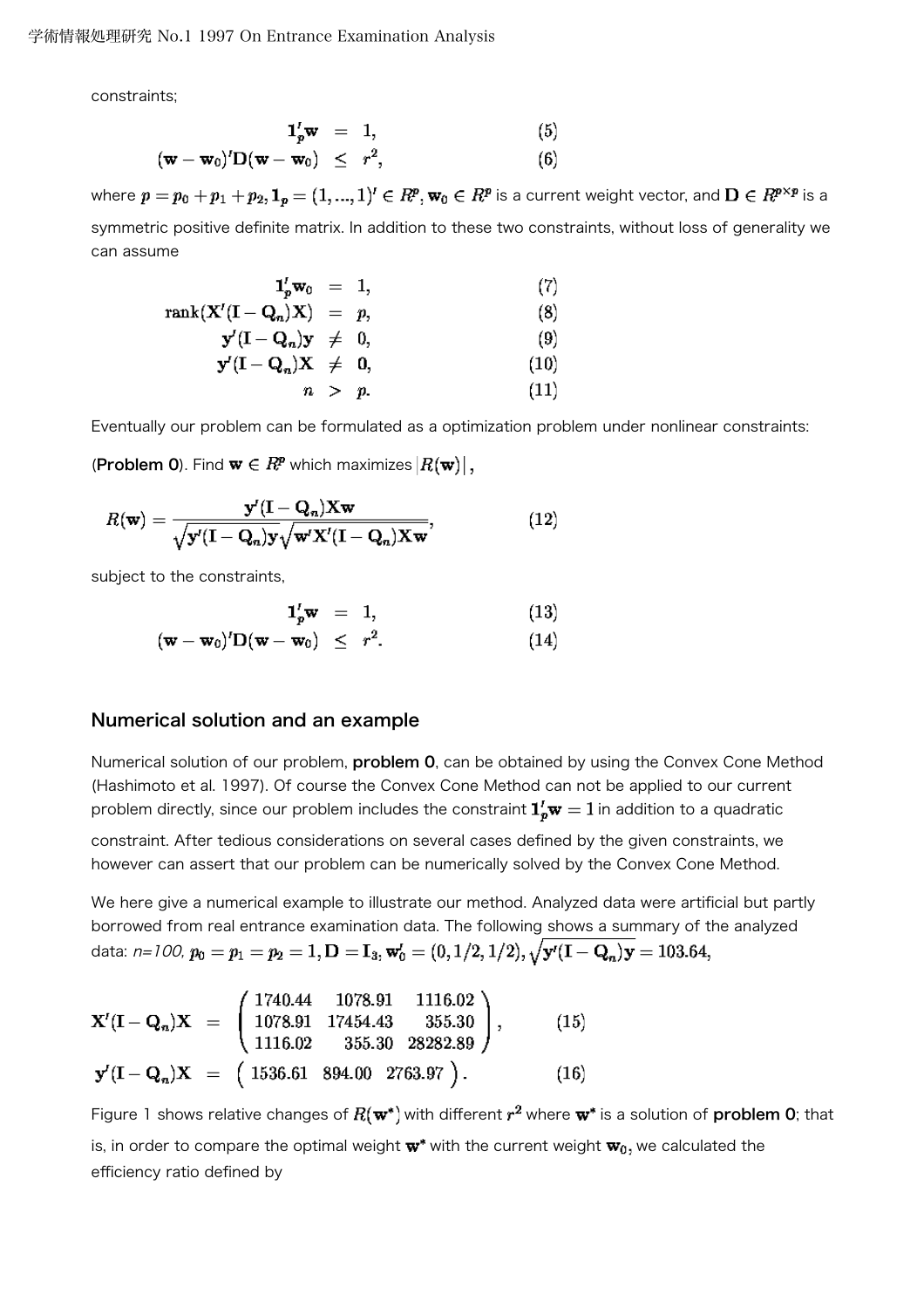$$
\text{Eff} = \frac{R(\mathbf{w}^*)}{R(\mathbf{w}_0)}.
$$
\n(17)

Note that  $R(\mathbf{w}_0) = 0.16$  and  $R(\mathbf{w}_0) = 0.16$ .

# Concluding remarks

In this paper, we proposed a method to determine an optimal composite score which can be used for the selection of applicants for admission to university. Our method has an advantage that it can consider a realistic condition that any drastic change of weight vector may exert unfavorable effects to university education.

While we may say that our method is effective on the whole, there still remains some problems to be solved. The most important one is a problem related to the estimation of  $\mathbf{y}'(\mathbf{I}-\mathbf{Q}_n)\mathbf{y},\mathbf{X}'(\mathbf{I}-\mathbf{Q}_n)\mathbf{X}$ and  $\mathbf{y}'(\mathbf{I}-\mathbf{Q}_n)\mathbf{X}$  . These values should be estimated from the data of selected applicants. We however have no decisive method to estimate these values.



# References

 $[1]$ 

Bock, M. E. (1982). Employing vague inequality information in the estimation of normal mean vectors (Estimators that shrink to closed convex polyhedra). In S. S. Gupta & J. O. Berger (Eds.), Statistical Decision Theory and Related Topics-III (Vol.1, pp. 169-193). Academic Press: New York.